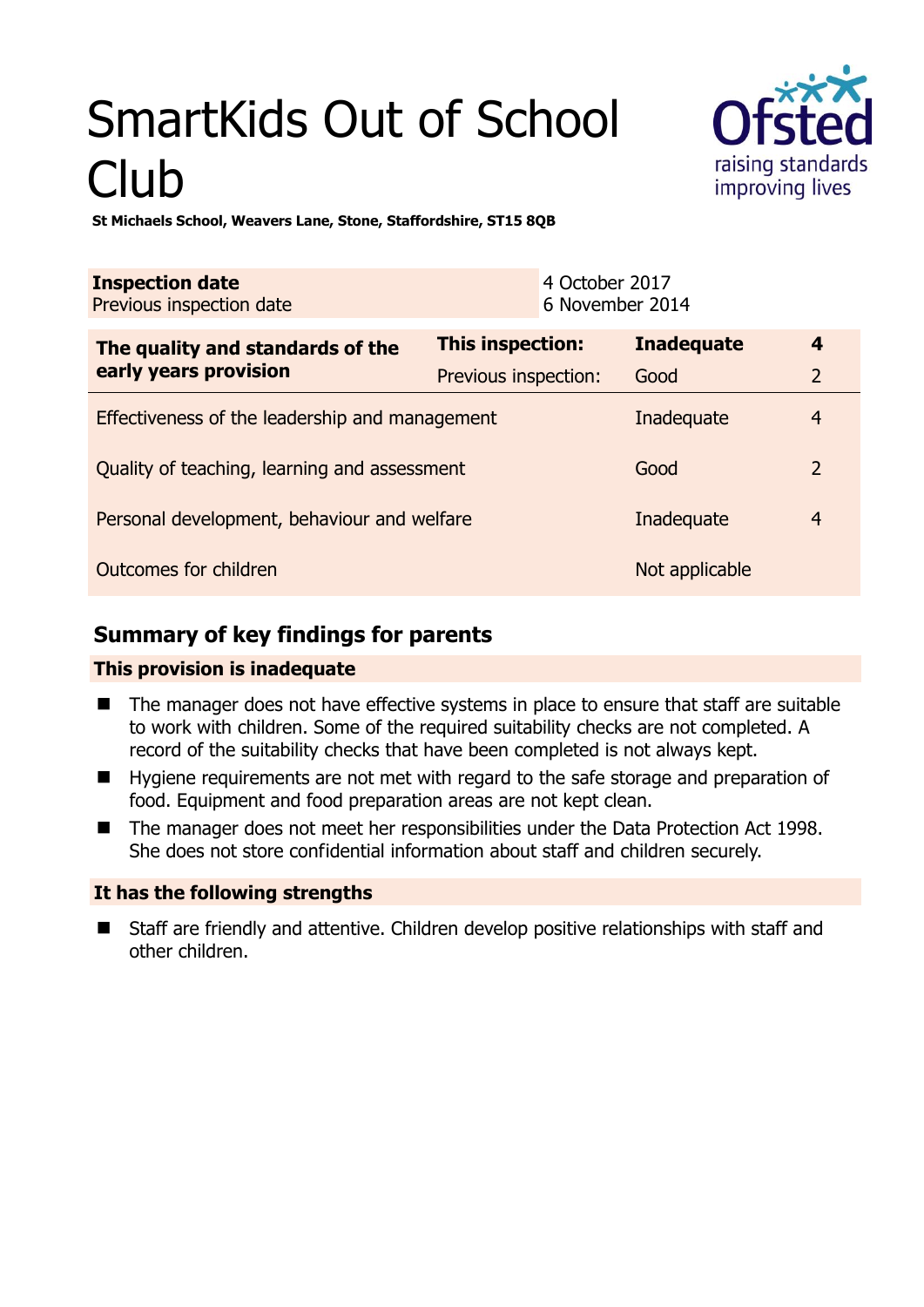## **What the setting needs to do to improve further**

### **To meet the requirements of the early years foundation stage and the Childcare Register the provider must:**

|                                                                                                                                                                                                            | <b>Due Date</b> |
|------------------------------------------------------------------------------------------------------------------------------------------------------------------------------------------------------------|-----------------|
| Implement robust and effective systems to ensure suitability of<br>staff, including checks to make sure staff are not disqualified from<br>working with children                                           | 04/10/2017      |
| record information about vetting processes that have been<br>undertaken, including Disclosure and Barring Service check<br>reference number, the date the check was obtained and who<br>obtained the check | 04/10/2017      |
| ensure hygiene requirements are met with regard to the storage<br>and preparation of food                                                                                                                  | 04/10/2017      |
| take all necessary measures to minimise any risks to the safety of<br>children when they are playing outdoors                                                                                              | 04/10/2017      |
| make sure confidential information about staff and children is held<br>securely and only accessible and available to those who have a<br>right or professional need to see them.                           | 04/10/2017      |

### **Inspection activities**

- The inspector observed the quality of staff interactions with children during activities.
- The inspector took account of the views of children and parents during the inspection.
- The inspector held a meeting with the manager. She looked at relevant documentation, policies and procedures and evidence of the suitability of staff.

**Inspector**  Christine Armstrong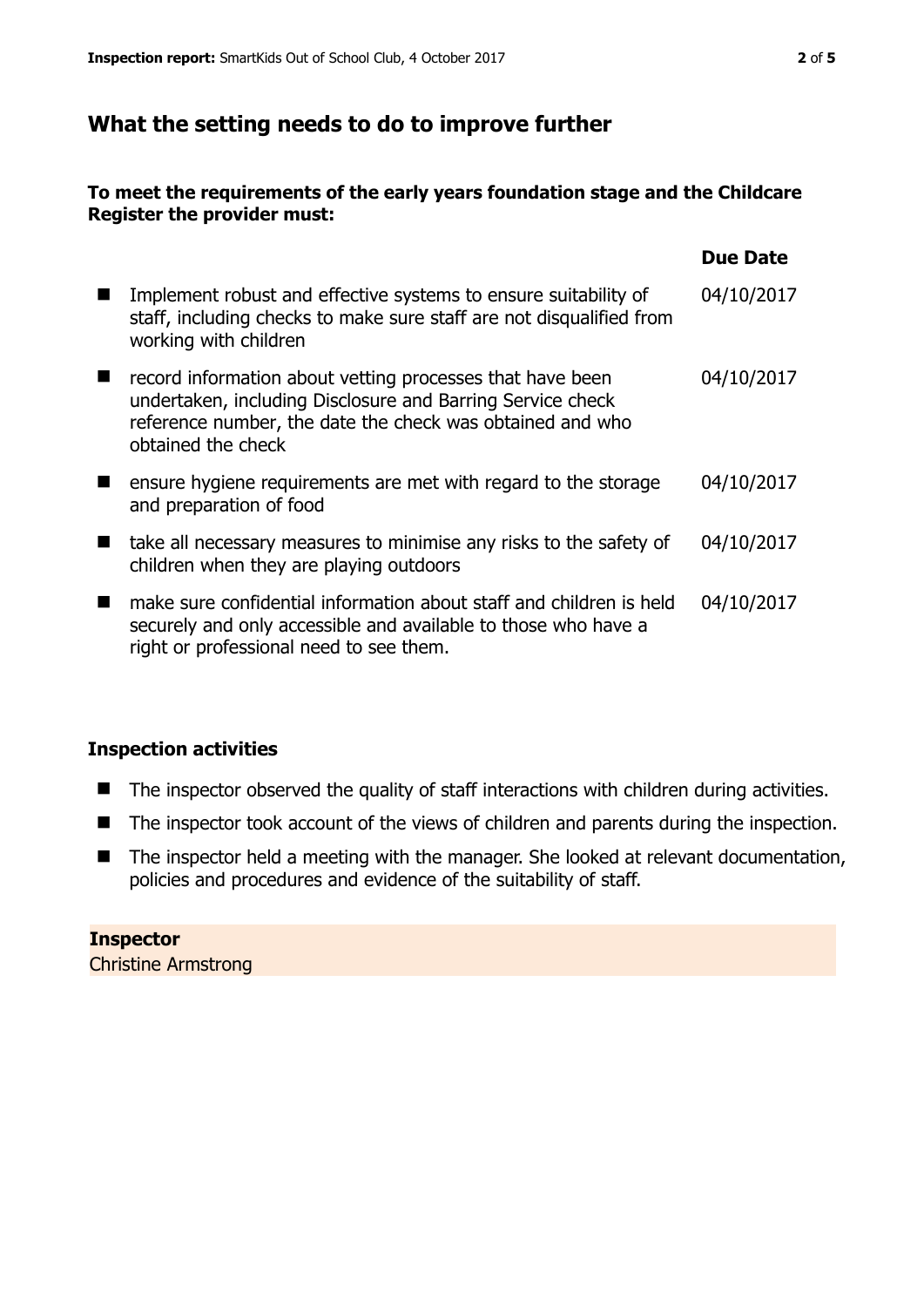## **Inspection findings**

#### **Effectiveness of the leadership and management is inadequate**

Safeguarding is not effective. Children are at risk of harm. The manager does not undertake all of the necessary checks to make sure that staff are suitable. She does not check if staff are disqualified to work with children on the grounds that they live in the same household as another disqualified person. The provider has not kept records of the checks that have been carried out for a recently recruited member of staff. She has not kept the details of the Disclosure and Barring Service check or references from previous employment. The manager does not make sure this confidential information about staff or children is kept secure. Although staff receive food hygiene training, the manager does not make sure food hygiene requirements are met. The manager does not ensure that the kitchen area is kept clean. Not all reasonable steps are taken to make sure all children outside of the early years age group are kept safe. Staff do not keep these children in their sight in the busy playground where the entrance gate is open and many other unknown adults are present. Self-evaluation is undertaken but fails to identify and address the significant weaknesses in the provision. However, the manager and staff know the signs of potential abuse and fully understand what action must be taken if there are concerns about a child's welfare.

#### **Quality of teaching, learning and assessment is good**

Staff are playful and enthusiastic. They engage children in conversations and encourage and support them to express their thoughts, ideas and feelings. Children talk about their experiences at school and plan future activities. This includes planning activities that are linked to school topics. Staff skilfully join children in their play. They help to extend children's imaginative and creative play. They help children to sustain their interest and encourage them to add narratives and storylines to their play. Staff help children to continue to practise and develop their confidence in solving simple problems with number, shape and measure. They stimulate children's interest to practise and extend their early writing skills. Children are motivated and eager to join in with activities and use resources for their own purpose.

#### **Personal development, behaviour and welfare are inadequate**

Weaknesses in leadership and management put children at risk of harm. Nevertheless, staff work well in partnership with parents to identify and meet children's individual dietary needs. Children new to the setting receive the support they need to help them to settle. They demonstrate that they enjoy the company of staff and other children. They confidently request support or inclusion in activities. Children's behaviour is good. They respond to the expectations of staff for them to listen and follow instructions. They take turns to use resources and help in group tasks, such as tidying away. Staff work well in partnership with parents to recognise and celebrate children's good behaviour in the setting and at home. Children are eager to tell staff about their kind and helpful acts at home and receive their award for this.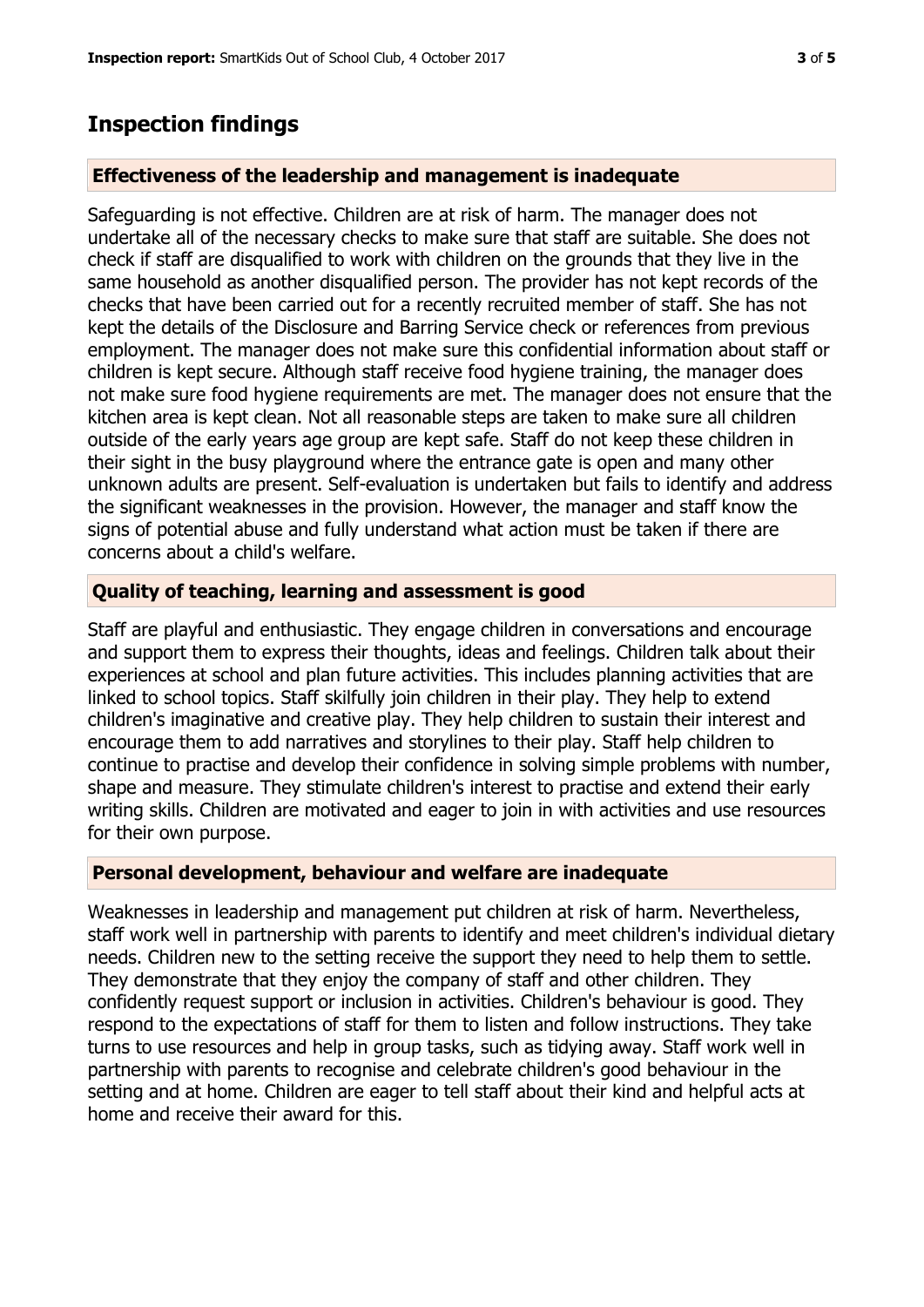# **Setting details**

| Unique reference number                             | 218362                                                                               |
|-----------------------------------------------------|--------------------------------------------------------------------------------------|
| <b>Local authority</b>                              | <b>Staffordshire</b>                                                                 |
| <b>Inspection number</b>                            | 1103191                                                                              |
| <b>Type of provision</b>                            | Out of school provision                                                              |
| Day care type                                       | Childcare - Non-Domestic                                                             |
| <b>Registers</b>                                    | Early Years Register, Compulsory Childcare<br>Register, Voluntary Childcare Register |
| Age range of children                               | $4 - 10$                                                                             |
| <b>Total number of places</b>                       | 50                                                                                   |
| Number of children on roll                          | 48                                                                                   |
| <b>Name of registered person</b>                    | Lesley May Beardmore                                                                 |
| <b>Registered person unique</b><br>reference number | RP910344                                                                             |
| <b>Date of previous inspection</b>                  | 6 November 2014                                                                      |
| <b>Telephone number</b>                             | 07581300310                                                                          |

SmartKids Out of School Club registered in 1998. There are four members of childcare staff employed. All hold appropriate qualifications at level 3. The club operates a breakfast club from 7.30am to 8.50am and the afterschool club from 3.30pm to 6pm. The club is open Monday to Friday, during term time only.

This inspection was carried out by Ofsted under sections 49 and 50 of the Childcare Act 2006 on the quality and standards of provision that is registered on the Early Years Register. The registered person must ensure that this provision complies with the statutory framework for children's learning, development and care, known as the early years foundation stage.

Any complaints about the inspection or the report should be made following the procedures set out in the guidance 'Complaints procedure: raising concerns and making complaints about Ofsted', which is available from Ofsted's website: www.gov.uk/government/organisations/ofsted. If you would like Ofsted to send you a copy of the guidance, please telephone 0300 123 4234, or email enquiries@ofsted.gov.uk.